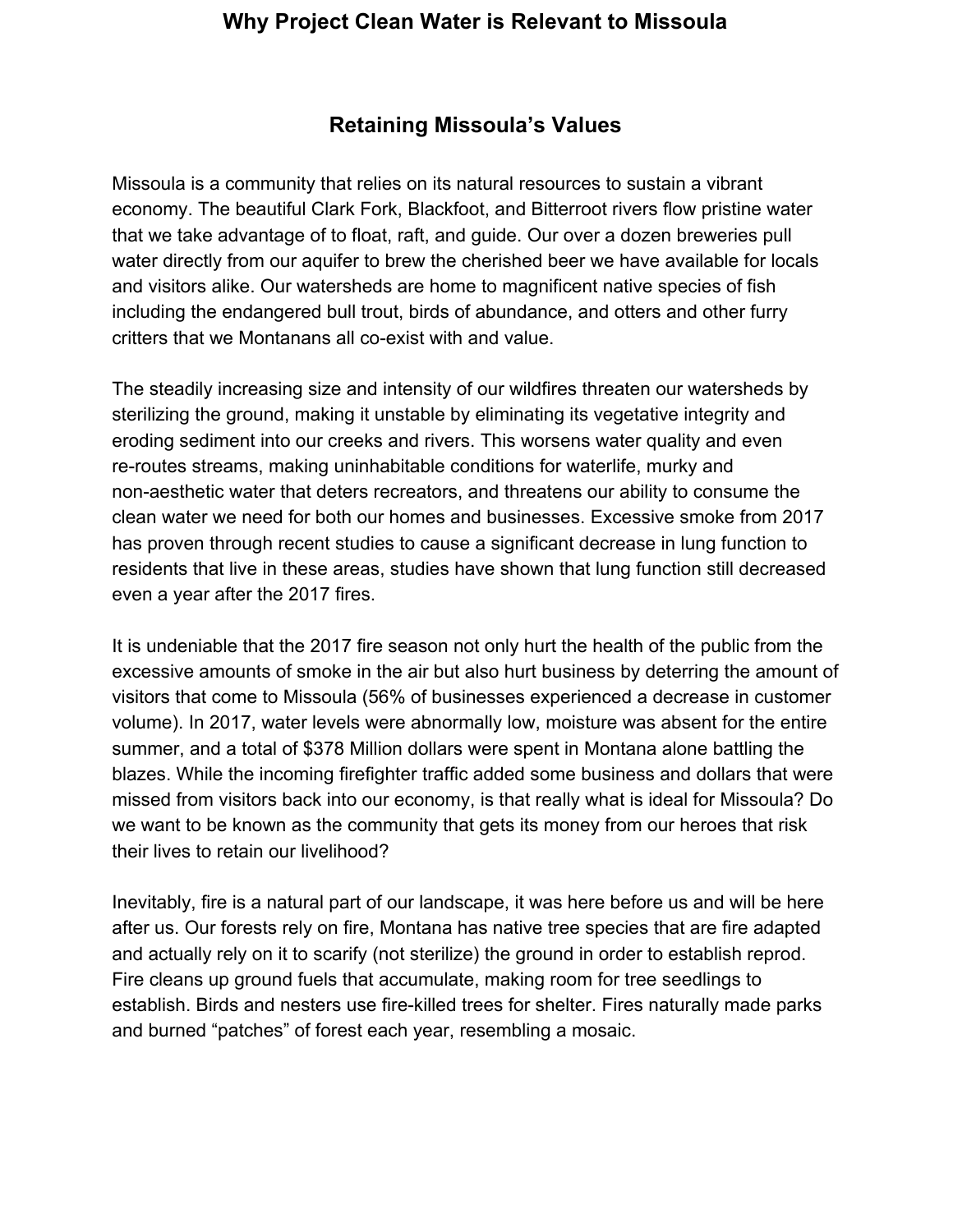So what has changed? If fire is good and natural why is it so devastating today? In 1935, the Forest Service adopted the "10 a.m. Policy". This policy held until 1978 and mandated that all reported fires be put out and controlled by 10 am the next day. Putting fires out encouraged continuous build-up of fuel across forests. This also let less fire-adapted and more shade-tolerant trees accumulate in mass quantity under sun-loving fire adapted species, creating a ladder of fuel from the forest floor to the canopies of large trees. A recent study shows that Montana has over 30% more trees now than ever before. Warmer climate and denser forests encourage widespread epidemics of insects and disease that easily spread from tree to tree, killing trees and adding more dead wood for fuel for fires. What used to be an area that a 100 acre fire would burn is now a 100,000 acre inferno in our backyard. Combine this with the fact that we have created communities adjacent to these potential infernos and not managing those private lands accordingly either and we are left with more complexities faced today than ever before.

So the relevant question is not how can we prevent fire but how can we prevent "bad" fire? And what can we as a community do to sustain our economy and our natural resources that we hold dear? While there are many layers to this, there are a few applicable solutions we as a community can be proactive in doing to fix it.

First, We can mimic good fire through restoration efforts, cutting the trees that fire would have taken out long ago. This not only restores forests but reduces fire intensity . Some trees can be sold as wood products to underwrite the costs of the work and put money and resources back into our local economy. We have an infrastructure in Montana to create these products that most states lack and this infrastructure is essential to our way of life. Products can be made from trees that hold little to no structural integrity. Did you know that your paper plates and coffee cups come locally from trees that wouldn't make any other product? Technology and utilization efforts have advanced in the field of forest products to even convert wood to energy. We can not only put our forests back in a historical composition but we can use resources from nearly every acre we treat to our advantage.

Secondly, After our forests are back in a historical composition we can implement prescribed burns to clean up the ground fuels and fertilize the ground to stimulate reprod of the trees that are there, ensuring fire will not be detrimental for the rest of its rotational period. Did you know that fire in a treated acre in the Spring has 17 times less amounts of particulates in the smoke than it would in the Summer? We can reduce health risks and smoke filled valleys in the summer by putting fire on the ground at the